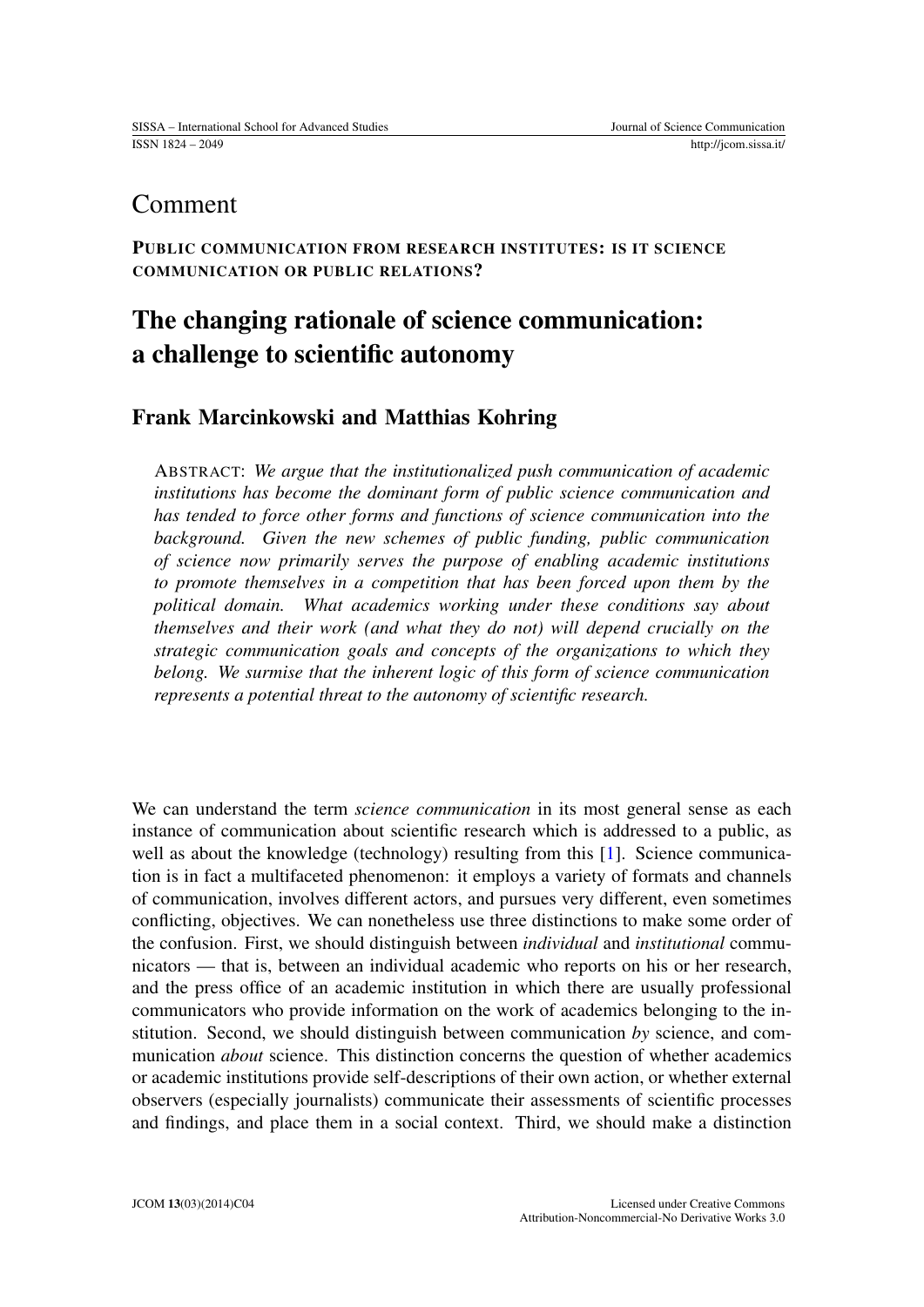between different modes of science communication, which are defined by the relationship of communicators and recipients. In so-called *push* communication, the prerogative lies with the communicator, who consciously and purposefully selects desired recipients whose interest the communicator simply presupposes and whom the communicator addresses directly with its range of communications, i.e., s/he *pushes* the message. The prime example here is the work of university press offices, which, automatically and usually without there being a particular demand, send out mailings to "their" distribution lists. We distinguish this from so-called *pull* communication, where the communicator makes his/her information available to an anonymous and dispersed public through appropriate channels, which can then be selected and "pulled" on by recipients according to their individual interests. Examples here are journal articles about science, but also, for example, science blogs or wikis.

If we imagine these distinctions as axes of a three-dimensional matrix (Figure [1\)](#page-1-0), then what emerges is a space with eight blocks, each one representing a unique format of science communication.



<span id="page-1-0"></span>Figure 1. Facets and formats of science communication.

We argue here that the lower right square of the first level, *i.e.*, the push communication of academic institutions (usually executed by institutional press offices), has become the dominant form of public science communication and has tended to force other forms and functions of science communication into the background. Given the new schemes of public funding, the public communication of science primarily serves the purpose of enabling academic institutions to promote themselves in a competition that has been forced upon them by the political domain. What academics working under these conditions say about themselves and their work (and what they do not) will depend crucially on the strategic communication goals and concepts of the organizations to which they belong. We surmise that the inherent logic of this form of science communication represents a potential threat to the autonomy of scientific research, with our argument being based on our studies of the publicly funded system of higher education in Germany [\[2\]](#page-6-1).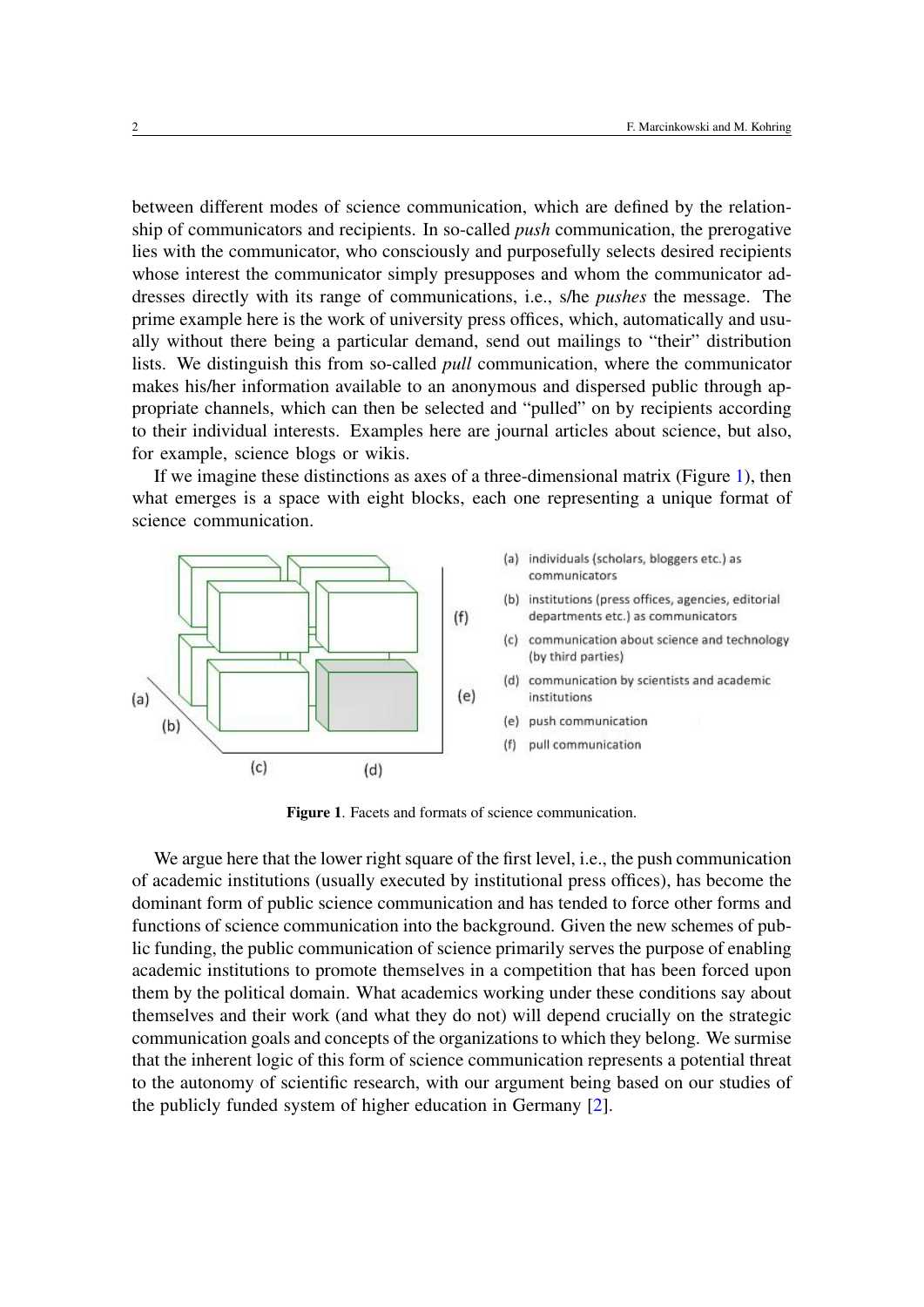#### Is science a genuine public business?

The absolute requirement for science to present itself in public is now simply assumed to be obvious and a matter of course. Those academics or academic institutions that try to evade the ubiquitous pressure to communicate publicly come under huge pressure to justify themselves. External communication of almost any kind and amount is considered useful and desirable *per se* — indeed, it is often already understood as being a genuine component of academic activity.

If we consider the process of scientific understanding from a *functional* point of view, however, then the notion that science has to publish itself becomes by no means selfexplanatory or self-evident. The function of science is clearly to formulate sentences which, assuming a certain understanding of truth and accepted methods, are considered true and which can therefore be particularly useful in guiding human action. The epistemic process itself, the process of attributing truth values to statements, therefore requires neither public visibility nor the sanction of an uninvolved third party. Whether a statement is deemed true or false is determined within science, and usually within the epistemic publics of scientific communities. There is no reason to assume that the process of scientific understanding would be furthered by having as many people as possible observing or being involved in procedures of justification. Science has had to fight for a very long time for this functional autonomy — against the claims, for example, made by religion, politics and, more recently, even against the claims of the public. Also beyond the immediate context of justification in the research process, there is no functional justification for *public* science communication, since an insight obviously does not become truer simply by being shared publicly, and nor does it become false simply by remaining unknown to most people.

That means that the idea and practice of the public self-presentation of scientific processes of understanding are epistemically non-functional at best; at the same time, though, they can have societal consequences. Since every action responds to the fact of its observability, the public domain brings into play motives, criteria and dynamics that can potentially challenge the original "purpose" of science — and thereby also hinder it. In the following, we are concerned exclusively with these negative consequences of visibility for the autonomy and functioning of science.

So as not to be misunderstood, we do not want to deny that science has to answer to society, and especially so if it is publicly funded. It has not yet been decided, though, which mechanisms in the production of democratic accountability should be used in this regard. There is in any case no compelling reason to fixate prematurely on PR as the primary mechanism of accountability. Every democratic society knows areas of public action that have to be accountable, but that no one would expect to have to be accountable through presenting itself in public. This applies, for example, to many parts of internal and external security, where the claim is rather that being too much in the public eye could have a detrimental effect. And that is precisely our claim for science, too. Areas of action for which that holds true justify themselves through *functioning well*. Their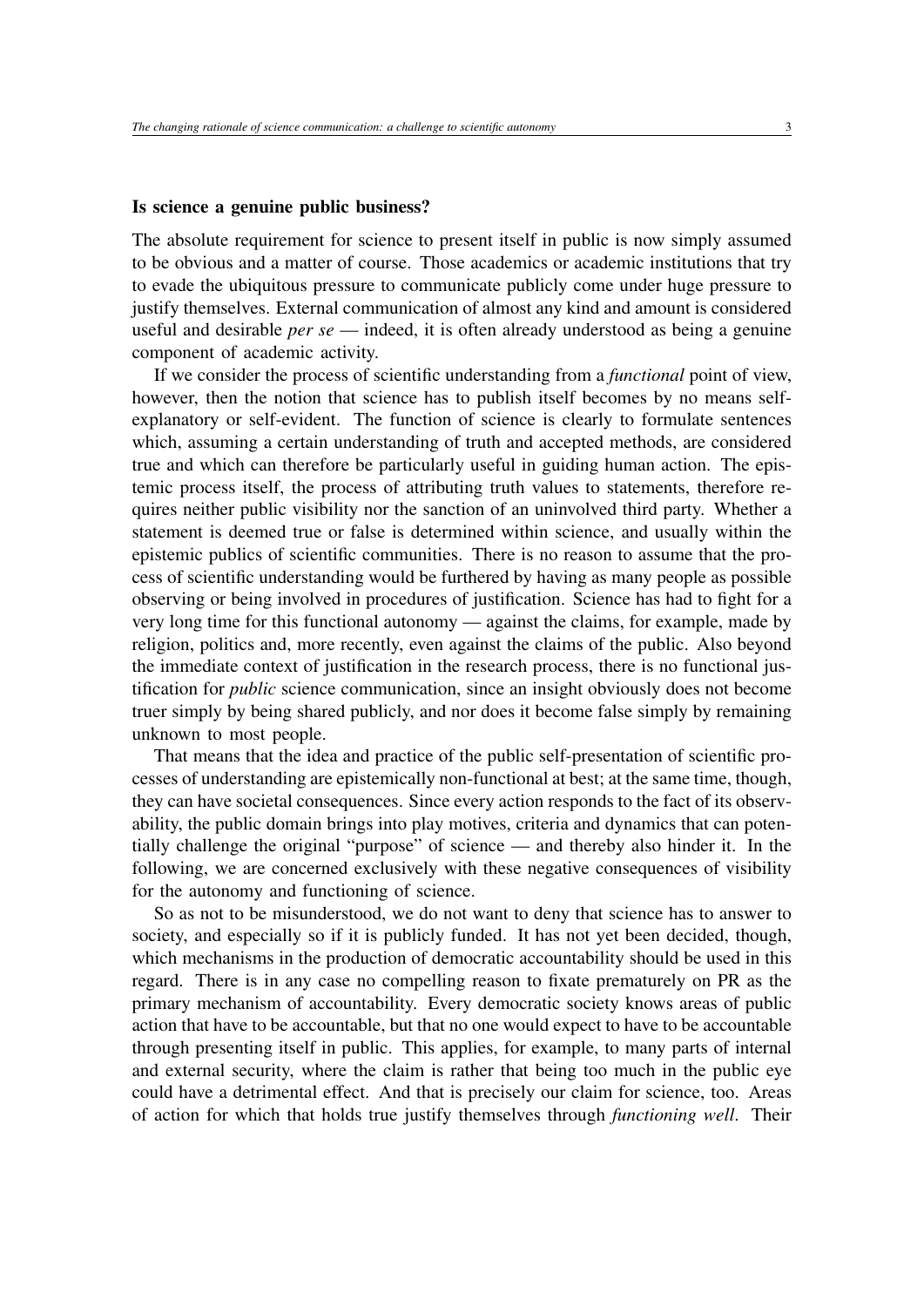so-called output legitimacy results from "being good" instead of just "looking good" [\[3\]](#page-7-0). Furthermore, of course, such areas should be monitored by an independent journalism and thereby exposed to public observation.

#### Who needs science communication?

So how did the demand for public communication from science come into being, if it is not a core component of what academics do? Besides certain ideological currents, especially the social-democratization of many European countries and the associated demand for equal access to higher education, it is primarily economic constraints that are responsible. According to these constraints, the demand for public science communication is justified by the organization of science, coupled with the dependence of organizations on money. Science can only be sustained on a permanent basis if it takes place in organizations (universities, colleges, research centres, etc.), and organizations need money to motivate membership. Most European countries have publicly funded organizations of science, with the state collecting money in the form of taxes and passing it on to academic organizations, for which in return it expects extensive involvement in how the money is used and reserves the right to monitor how it is spent. The state is answerable for what results from this to those who provide the money, i.e., to the electorate. As that has become more difficult and costly, so the state has relieved itself of the duty of detailed responsibility by tying funding to performance agreements, withdrawing from micro-management, and granting organizations themselves more autonomy in budgeting and spending [\[4\]](#page-7-1). The idea behind this new public management is that, in return, organizations will have to manage the task of justifying themselves to those who provide the money and use their services. In that way, the binding of the reformed unit to its external (non-governmental) "stakeholder" is intended to become closer, so that the unit responds more directly to the interests of "stakeholders" and also feels a more direct pressure to justify itself with regard to these "stakeholders" (so-called "public accountability").

The work of legitimation therefore takes place — apparently so, since everyone knows that the duty of accountability internal to science is rapidly increasing — not directly with regard to the state funder, but instead with regard to the electorate or taxpayers. That is a process of democratization only in appearance; in actual fact, politics withdraws from its original responsibility of making binding decisions and formulating appropriate criteria for this purpose. Science is subordinated instead to two regimes foreign to it, these regimes being intended to ensure "efficiency" and "quality". One is economic rationality, which has ensured the propagation of the figure of competition alien to science, while the other is the rationality of media publicity and the pursuit of visibility and attention associated with it. The latter is not limited to science, and, in conscious reference to Horkheimer and Adorno's concept of the culture industry, we could almost talk in terms of an *attention industry*. In their pursuit of visibility, both aspects are inextricably intertwined: competition is publicly demonstrated and staged for the public, the most prominent examples of which are the German Excellence Initiative and the ubiquitous rankings.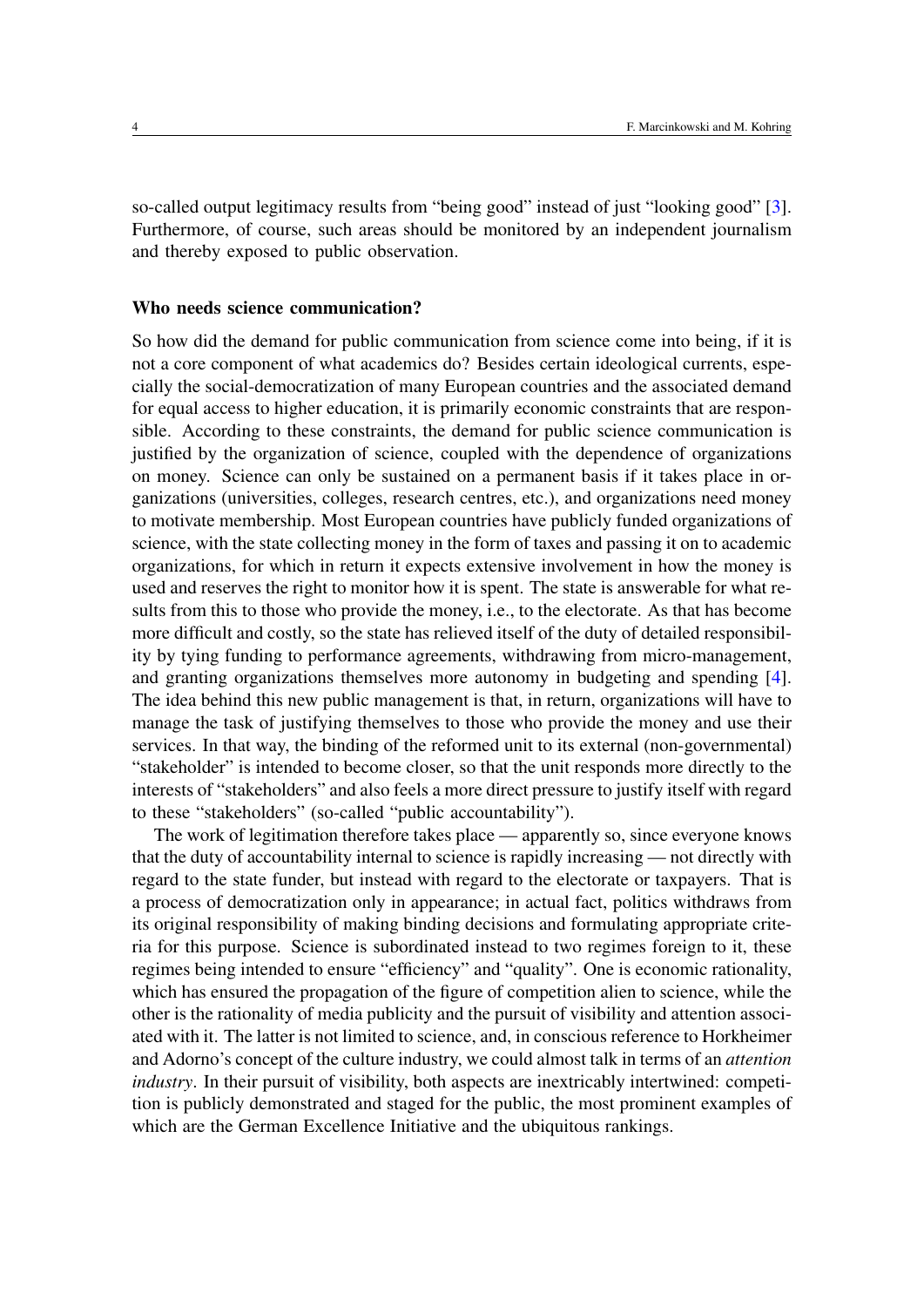Once an institution has made the decision to compete for public attention, it is then bound (no matter what terms we use to embellish this or how respectable personal motives are) to the compulsion of self-promotion, of image building and image maintenance, of self-marketing, of consent management. But above all the criteria of success become ever more important for the generation of public attention. Science communication is therefore a gateway for non-scientific motives, relevance criteria and dynamics, and that, from the perspective of science, is anything but good news.

#### The collateral damage of publicity

While going along with the needs of the news media was frowned upon until quite recently, universities have believed for several years now that there simply cannot be enough public attention, and so they work with all means possible to increase their own visibility. Behind this there is no recognition of a public function of control and criticism, or even of participation by the lay public. On the contrary, this *mediatization of academic institutions*, understood as the *adaptation to the criteria of public attention*, is a PR strategy to enable universities to survive and thrive in an artificial competition for financial resources that was initiated in the political domain.

It was once believed that the enlightening of the lay population through knowledge could also bring about acceptance for the producer of that knowledge. Although this never really worked as a whole, the belief still has a rational bent which seems almost touching nowadays. The exaggerated pursuit of public attention is now entirely detached from the internal logic of science that we have already described, and it therefore detaches itself also from its functional orientation. Put bluntly, the science system no longer does what society really needs it for. Most strikingly, this is in the seemingly innocent and at first glance generous demand to reward academics for public science communication. Such incentives aim to change science in such a way that it communicates *about itself*. It is therefore not science that has primacy, but communication about science. Only recently did a representative of a well-known German academic organization openly express sympathy for the view that only a blogging academic is a good academic, and that the means of control of "performance bonuses" could well work here.

What becomes clear from such examples is not only the confusion of visibility with relevance; much more serious is what we refer to as the exchange of the dominant "currency", with the dominant currency of the news media (which is functional and necessary for society) becoming the dominant currency of science. It exercises a strong influence at least on the entire process leading to understanding in science: research topics are chosen according to their current potential for attention, resulting in a mainstreaming of scholarly work. Hypotheses are formulated according to exactly the same criteria. Putative research "findings" are published through the mass media before having passed the peer review process. Results are reframed for the public in order to make positive aspects more salient while hiding critical consequences. The social impact of any field of research is consequently exaggerated. Research money and other rewards are distributed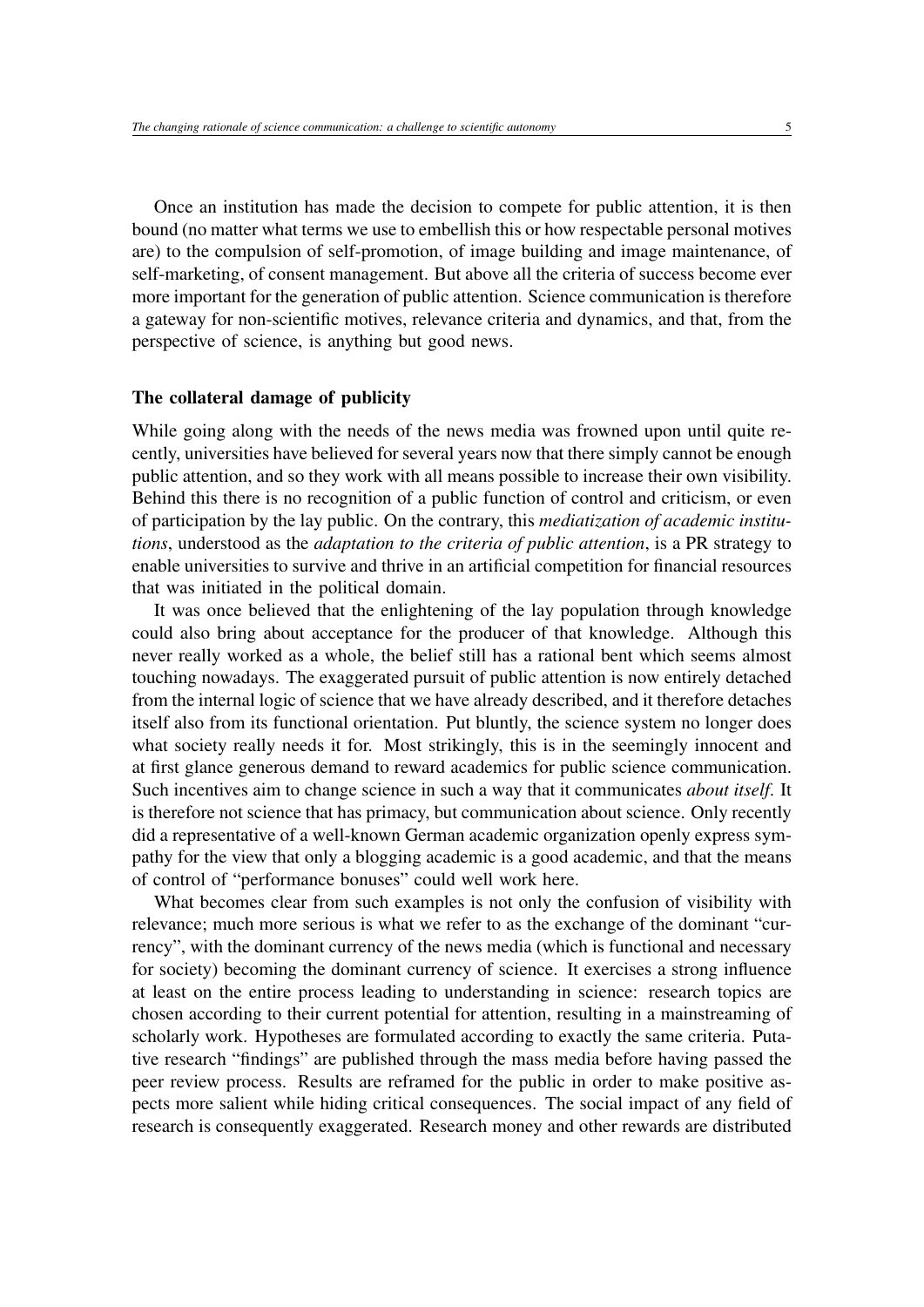to those who master the "beauty contest", and therefore this process is reinforced. In effect, academics and their work are evaluated according to whether or not they capture the attention of a *non*-academic public sphere [\[5\]](#page-7-2).

It is said that artificial competitions — that is, competitions without a functioning demand-driven market on which a price mechanism forces an adjustment of supply to performance — lead to a perversion of incentive systems [\[6\]](#page-7-3). Our thesis goes one step further: we argue that science communication geared to public attention as an intrinsic value systematically threatens the quality of science — and precisely *because* it is public. How can we justify such a claim?

The competition for media attention in which science is engaged — incidentally, no longer as *the* science, but only still as an apparent unity of actually competing organizations — requires criteria that at least suggest the possibility of comparison. Visibility and the public attention related to it is one such criterion. As long as journalism produces this visibility according to its own intrinsic logic, this is not only unproblematic, but even socially desirable, with journalism highlighting the relevance of science for society. This means that despite the tight coupling of both systems we expect science journalism to stick to the rules of journalism, instead of just copying science. But that applies to science, too. Academia should also prevent the scientific rationale from colonization by the logic of public attention instead of turning scientists into accomplices of mediatization. Yet, the value of an academic is becoming increasingly measured according to whether he or she has accumulated as many units of the currency of "public attention" as possible.

The mechanism described here increasingly affects, and has already affected, academic life, including the epistemic procedures of science, so that we can even claim that it has gradually eaten its way into these processes of understanding at the core of science. In short, when public attention becomes the dominant criterion, then we consider the demand for more publicity for science, i.e., for more communication from science into the public sphere, as being not only alien to science, but indeed harmful to it.

#### What is good science communication?

So how can we imagine better communication from science into the public sphere? Is it really the individual academics themselves who benefit from a forced science communication from science into the public sphere? We would answer with a resounding "no" here. Is it the academic organization, e.g., a university, that benefits (and then indirectly its academics)? At first glance, "yes", since those placed at the forefront in the competition for attention receive more resources. But even here there is harm done (described above) to the venture of science, when public attention also becomes the criterion by which science is judged successful. This diagnosis applies also to those who are not seen in the truest sense of the word, since every competition generates a lot more losers than winners, and these losers have also likewise bent themselves double in order to "gain a profile" (the German Excellence Initiative provides very illustrative examples here). Interestingly, those who do not even try would benefit more, for at least they would not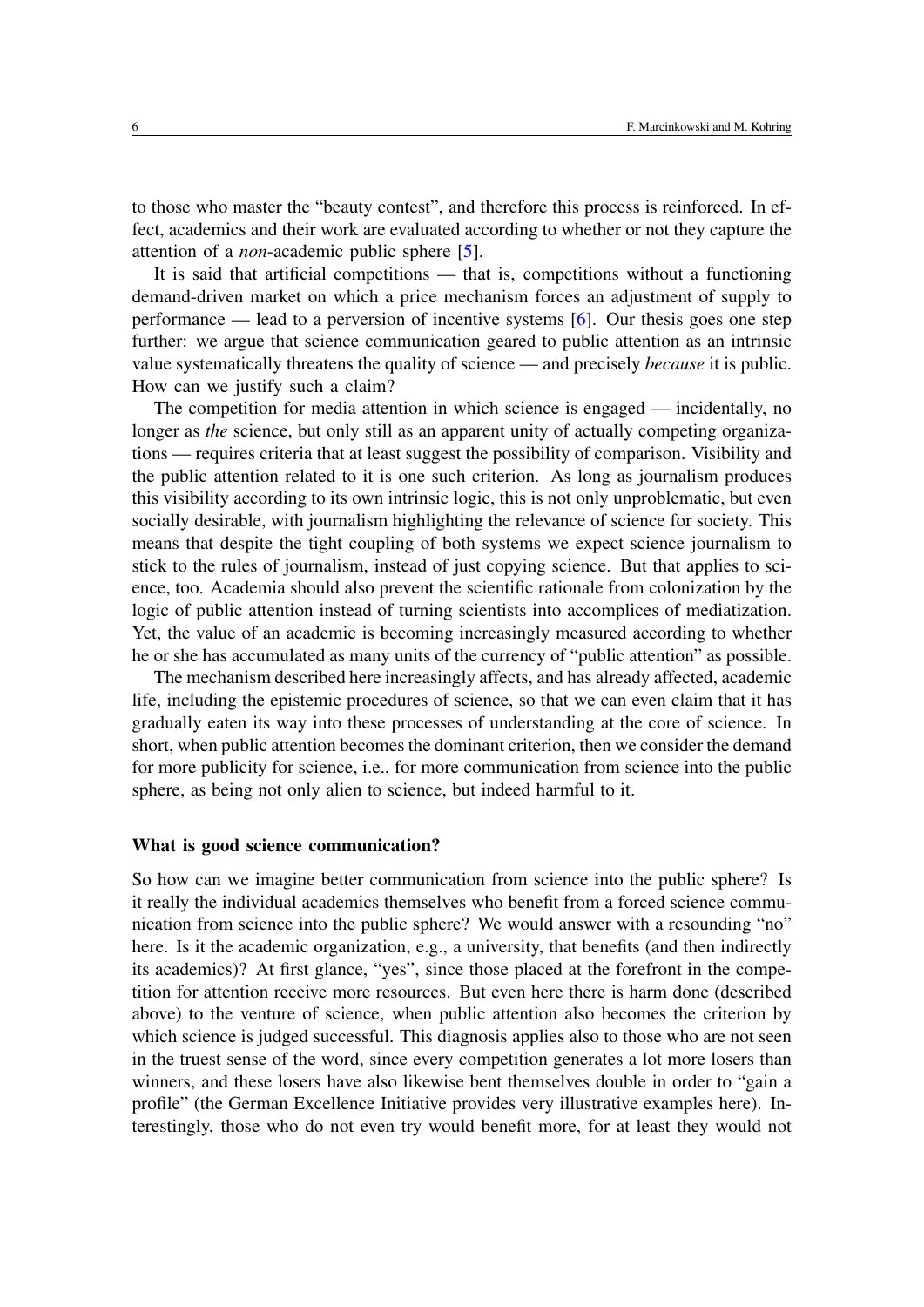corrupt their researchers. But in the attention industry, what has already established itself as a flaw is *not* communicating and *not* considering publicity as a panacea. Those *opposed to* publicity arouse suspicion and are considered stuck in the past. We can see one thing above all with regard to such arguments: the ideologization of the term "publicity".

We could also speculate that the taxpayer might benefit from more public communication of science, because it is thereby made directly accountable to the taxpayer. This is a very weak argument. It is very doubtful whether there is among the population more than a marginal interest in such *push* science communication, which is not to be confused with a lack of acceptance of science. In fact, public support of science is comparatively high. Was one of the large communication campaigns on behalf of science really being serious when it spoke of "dialogue" and similarly lofty ideas? With the recent governance reforms in higher education and research at the latest, we can see that it is on the whole not about the ordinary person on the street or the informed citizen. Rather, without wanting to discredit the personal motives of science communicators, we can see that public promotion of science is about leaving an impression on those who decide upon the levels of investment in higher education and research, and that is still primarily the political domain. Politics in turn is accustomed to evaluating its own decisions via media attention, since it reaches its voters in such a way; but it does not realize that this is totally inappropriate in the case of science, since this public internal to science simply does not exist.

If we draw a balance sheet, then we can make the following three arguments. First, "public attention" is the wrong criterion for measuring the quality of individual scientists and academic institutions. Second, the application of this criterion is directly harmful to the production of scientific knowledge. Third, spending a lot of money on this, tying the time of academics down, and increasingly demotivating them — all this is simply wasting immense resources on the wrong strategy.

If our argument is correct, then "better science communication" would mean adding by subtracting. We are firmly convinced that science would advance more rapidly and with greater potential societal benefit without such a strong focus on publicity. By this we by no means mean that the external communication of science and with it science-related PR is generally unnecessary. Rather, it is to warn against the ever increasing pervasiveness of push science communication and the current political drives to persuade everyone to do it.

#### References

- <span id="page-6-0"></span>[1] T.W. Burns, D.J. O'Connor and S.M. Stocklmayer (2003), "Sci. Commun.: A Contemporary Definition", *Pub. Underst. Sci.* 12(2): 183–202.
- <span id="page-6-1"></span>[2] F. Marcinkowski, M. Kohring, A. Friedrichsmeier and S. Fürst (2014), "Testing the Organizational Influence on Scientists' Media Contacts", *Sci. Commun.* 36(1): 56–80; F. Marcinkowski, M. Kohring, C. Lindner and S. Karis (2013), "Media orientation of university decision makers and the executive influence of public relations", *Public Relat. Rev.* 39(3): 171–177;